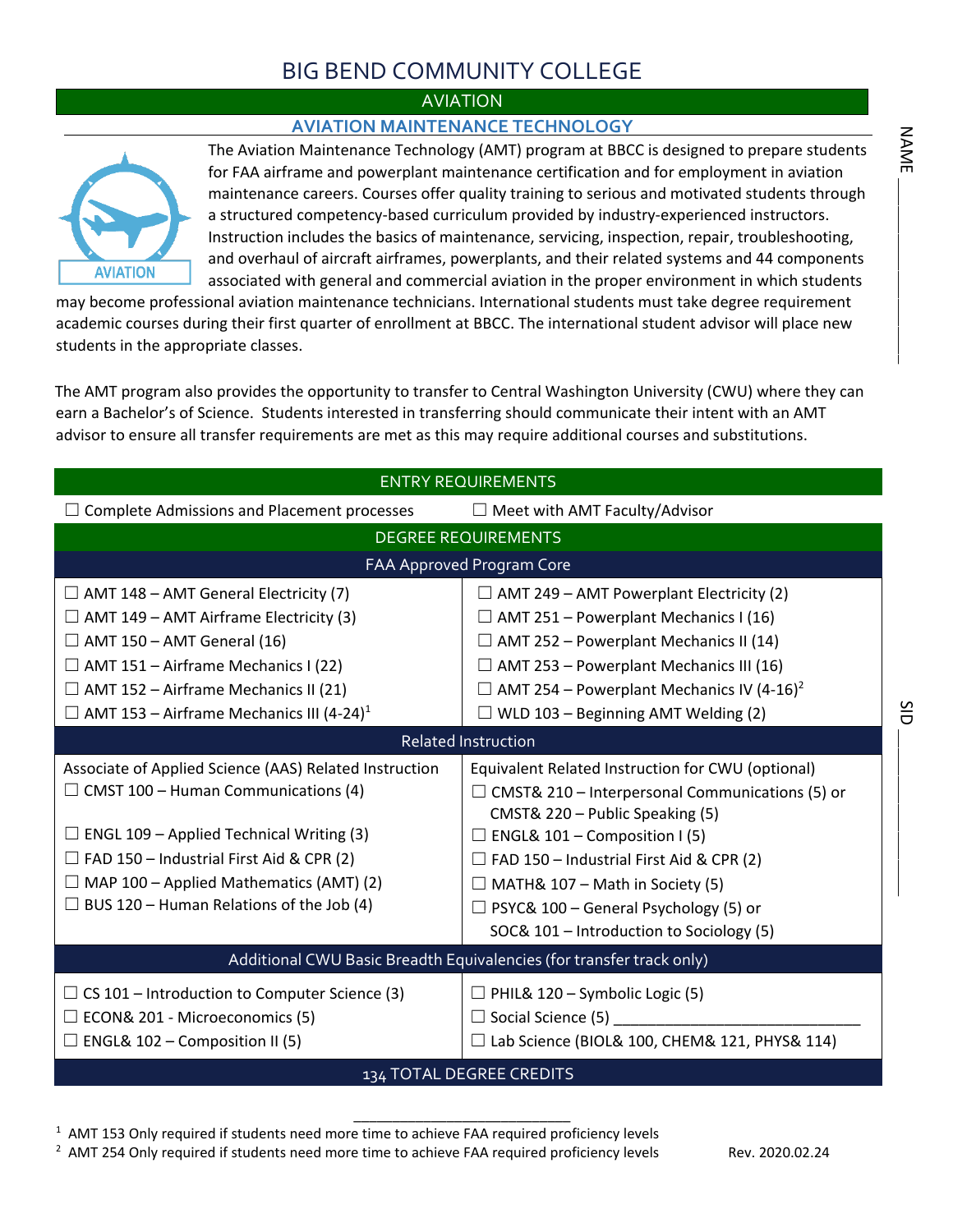Start by talking with your assigned advisor to determine which courses to take first based on your placement scores.

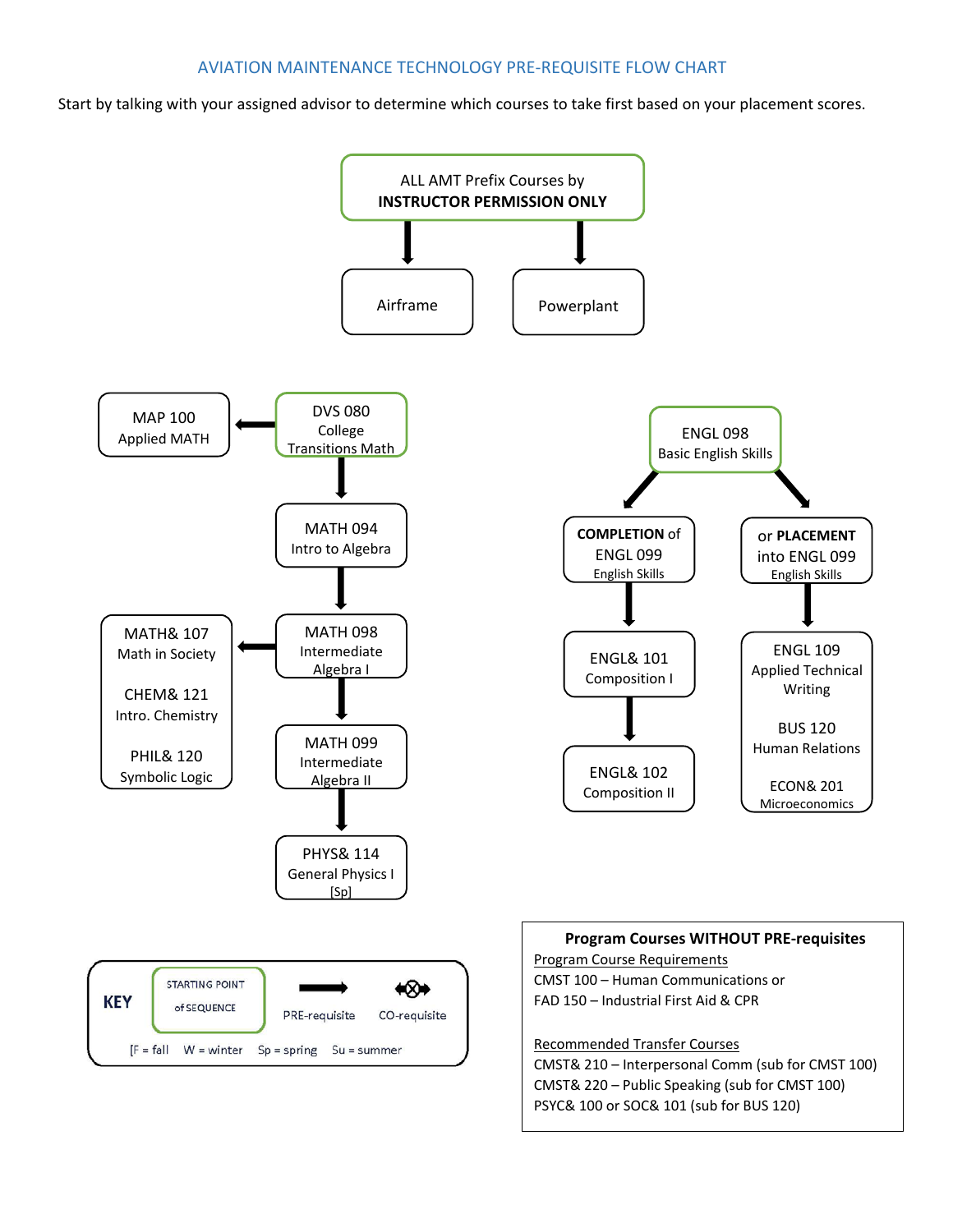|                                                                                 | AVIATION MAINTENANCE TECHNOLOGY QUARTERLY PLAN (YEAR ONE) |                                                                       |
|---------------------------------------------------------------------------------|-----------------------------------------------------------|-----------------------------------------------------------------------|
| FIRST (21 credits)                                                              | SECOND (20 credits)                                       | THIRD (20 credits)                                                    |
| AMT 148 (7)                                                                     | AMT 149 (3)                                               | AMT 151 (11)                                                          |
| AMT 150 (12)                                                                    | AMT 150 (4)                                               | AMT 152 (9)                                                           |
| MAP 100 (2                                                                      | AMT 151 (11)                                              |                                                                       |
|                                                                                 | WLD 103 (2)                                               |                                                                       |
|                                                                                 | <b>ADVISING</b>                                           |                                                                       |
| <b>FALL</b>                                                                     | <b>WINTER</b>                                             | <b>SPRING</b>                                                         |
| $\Box$ Fill out FAFSA or WAFSA for next year                                    | $\Box$ BBCC Foundation scholarship app                    |                                                                       |
| $\Box$ Meet with your advisor                                                   |                                                           |                                                                       |
|                                                                                 | AVIATION MAINTENANCE TECHNOLOGY QUARTERLY PLAN (YEAR TWO) |                                                                       |
| FOURTH (20 credits)                                                             | FIFTH (20 credits)                                        | SIXTH (20 credits)                                                    |
| AMT 152 (12)                                                                    | AMT 249 (2)                                               | AMT 252 (4)                                                           |
| AMT 251 (8)                                                                     | AMT 251 (8)                                               | AMT 253 (16)                                                          |
|                                                                                 | AMT 252 (10)                                              |                                                                       |
|                                                                                 | <b>ADVISING</b>                                           |                                                                       |
| <b>FALL</b>                                                                     | <b>WINTER</b>                                             | <b>SPRING</b>                                                         |
| $\Box$ If transferring, begin admissions app<br>AND submit FAFSA for university | $\Box$ Apply for BBCC gradation                           | $\Box$ Explore employment opportunities<br>using BBCC Career Services |

|              | <b>QUARTERLY REGISTRATION PLANNING</b>    |                |                                 |             |       |
|--------------|-------------------------------------------|----------------|---------------------------------|-------------|-------|
|              | QUARTER FALL I WINTER I SPRING I SUMMER I |                | <b>REGISTRATION ACCESS CODE</b> |             |       |
| <b>CLASS</b> | <b>TITILE</b>                             | <b>CREDITS</b> | <b>DAYS</b>                     | <b>TIME</b> | ITEM# |
|              |                                           |                |                                 |             |       |
|              |                                           |                |                                 |             |       |
|              |                                           |                |                                 |             |       |
|              |                                           |                |                                 |             |       |

|              | <b>QUARTERLY REGISTRATION PLANNING</b>                        |                |                                 |             |       |
|--------------|---------------------------------------------------------------|----------------|---------------------------------|-------------|-------|
|              | QUARTER FALL $\Box$ WINTER $\Box$ SPRING $\Box$ SUMMER $\Box$ |                | <b>REGISTRATION ACCESS CODE</b> |             |       |
| <b>CLASS</b> | <b>TITILE</b>                                                 | <b>CREDITS</b> | <b>DAYS</b>                     | <b>TIME</b> | ITEM# |
|              |                                                               |                |                                 |             |       |
|              |                                                               |                |                                 |             |       |
|              |                                                               |                |                                 |             |       |
|              |                                                               |                |                                 |             |       |

|              | <b>QUARTERLY REGISTRATION PLANNING</b>                               |                |                                 |             |       |
|--------------|----------------------------------------------------------------------|----------------|---------------------------------|-------------|-------|
|              | QUARTER $\Box$ FALL $\Box$ WINTER $\Box$ SPRING $\Box$ SUMMER $\Box$ |                | <b>REGISTRATION ACCESS CODE</b> |             |       |
| <b>CLASS</b> | <b>TITILE</b>                                                        | <b>CREDITS</b> | <b>DAYS</b>                     | <b>TIME</b> | ITEM# |
|              |                                                                      |                |                                 |             |       |
|              |                                                                      |                |                                 |             |       |
|              |                                                                      |                |                                 |             |       |
|              |                                                                      |                |                                 |             |       |

NAME \_\_\_\_\_\_\_\_\_\_\_\_\_\_\_\_\_\_\_\_

NAME.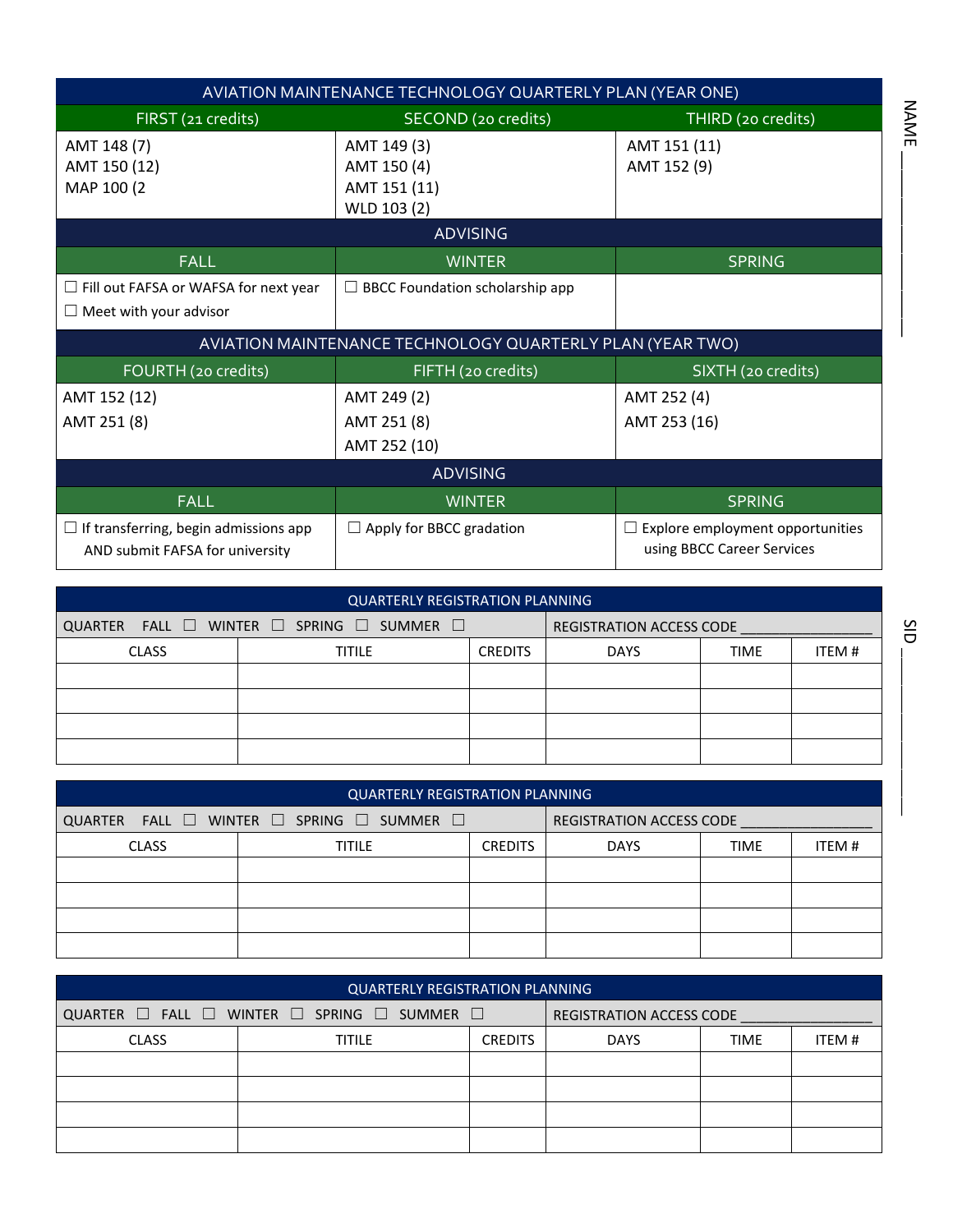|                                                 | <b>AVIATION MAINTENANCE TECHNOLOGY</b>          |
|-------------------------------------------------|-------------------------------------------------|
|                                                 | <b>CERTIFICATE OF ACHIEVEMENT</b>               |
| Airframe-Maintenance Technician (63 credits)    | Powerplant Maintenance Technician (63 credits)  |
| $\Box$ AMT 149 – AMT Airframe Electricity (3)   | $\Box$ AMT 249 – AMT Airframe Electricity (2)   |
| $\Box$ AMT 151 – Airframe Mechanics I (21)      | $\Box$ AMT 251 – Powerplant Mechanics I (16)    |
| $\Box$ AMT 152 – Airframe Mechanics II (21)     | $\Box$ AMT 252 – Powerplant Mechanics II (14)   |
| $\Box$ BUS 120 – Human Relations on the Job (4) | $\Box$ AMT 253 – Powerplant Mechanics III (16)  |
| $\Box$ CMST 100 – Human Communications (4)      | $\Box$ BUS 120 – Human Relations on the Job (4) |
| $\Box$ ENGL 109 – Applied Technical Writing (3) | $\Box$ CMST 100 – Human Communications (4)      |
| $\Box$ FAD 150 – Industrial First Aid & CPR (2) | $\Box$ ENGL 109 – Applied Technical Writing (3) |
| $\Box$ MAP 100 – Applied Math for AMT (2)       | $\Box$ FAD 150 – Industrial First Aid & CPR (2) |
| $\Box$ WLD 103 – Beginning AMT Welding (2)      | $\Box$ MAP 100 - Applied Math for AMT (2)       |

|                                              | AVIATION MAINTENANCE TECHNOLOGY<br><b>CERTIFICATES OF ACCOMPLISHMENT</b> |
|----------------------------------------------|--------------------------------------------------------------------------|
| Aviation Maintenance General 925 credits)    | Powerplant Mechanic (16 credits)                                         |
| $\Box$ AMT 148 – AMT General Electricity (7) | $\Box$ AMT 251 – Powerplant Mechanics I(16)                              |
| $\Box$ AMT 150 – AMT General (16)            |                                                                          |
| $\Box$ MAP 100 – Applied Math for AMT (2)    |                                                                          |

| Airframe Mechanic I (24 credits)              | Powerplant Mechanic II (16 credits)             |
|-----------------------------------------------|-------------------------------------------------|
| $\Box$ AMT 149 – AMT Airframe Electricity (3) | $\Box$ AMT 249 – AMT Powerplant Electricity (2) |
| $\Box$ AMT 151 – Airframe Mechanics I (22)    | $\Box$ AMT 252 – Powerplant Mechanics II (14)   |

| Airframe Mechanic II (24 credits)           | Powerplant Mechanic I(((16 credits)            |
|---------------------------------------------|------------------------------------------------|
| $\Box$ AMT 152 – Airframe Mechanics II (22) | $\Box$ AMT 253 – Powerplant Mechanics III (16) |
| $\Box$ WLD 103 – Beginning AMT Welding (2)  |                                                |

|                               | <b>QUARTERLY REGISTRATION PLANNING</b>                   |                |                                 |             |       |
|-------------------------------|----------------------------------------------------------|----------------|---------------------------------|-------------|-------|
| <b>QUARTER</b><br>FALL $\Box$ | WINTER $\Box$<br>SPRING $\Box$<br>SUMMER $\square$       |                | REGISTRATION ACCESS CODE        |             |       |
| <b>CLASS</b>                  | <b>TITILE</b>                                            | <b>CREDITS</b> | <b>DAYS</b>                     | <b>TIME</b> | ITEM# |
|                               |                                                          |                |                                 |             |       |
|                               |                                                          |                |                                 |             |       |
|                               |                                                          |                |                                 |             |       |
|                               |                                                          |                |                                 |             |       |
|                               | <b>QUARTERLY REGISTRATION PLANNING</b>                   |                |                                 |             |       |
| FALL $\Box$<br><b>QUARTER</b> | WINTER $\square$<br>SPRING<br>SUMMER $\square$<br>$\Box$ |                | <b>REGISTRATION ACCESS CODE</b> |             |       |
|                               |                                                          |                |                                 |             |       |
| <b>CLASS</b>                  | <b>TITILE</b>                                            | <b>CREDITS</b> | <b>DAYS</b>                     | <b>TIME</b> | ITEM# |
|                               |                                                          |                |                                 |             |       |
|                               |                                                          |                |                                 |             |       |
|                               |                                                          |                |                                 |             |       |

SID  $\overline{\text{c}}$ ld

NAME \_\_\_\_\_\_\_\_\_\_\_\_\_\_\_\_\_\_\_\_

**NAME**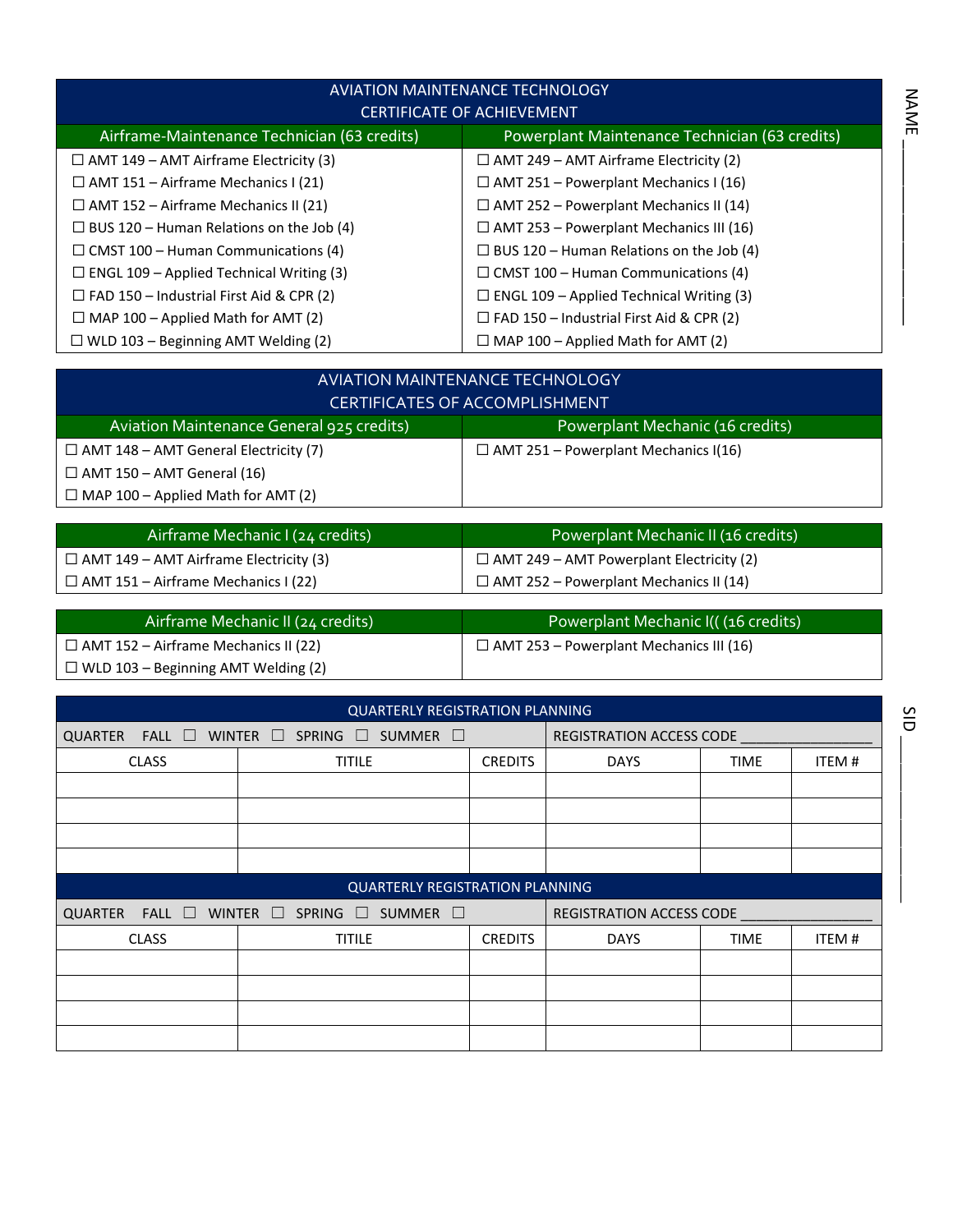### **Big Bend Community College WORKFORCE EDUCATION PROGRAM REQUIREMENTS**

### **Certificate of Achievement**

Students working toward a Certificate of Achievement need to develop a program plan with the faculty advisor in their Workforce Education area of interest. The plan must include all related instruction components. The Certificate of Achievement is designed to provide recognition for the student who has not completed an Associate in Applied Science degree program.

### **Certificate of Accomplishment**

Students working toward a Certificate of Accomplishment need to develop a program plan with the faculty advisor in their Workforce Education area of interest. The Certificate of Achievement is designed to provide recognition for the student who does not complete a Certificate of Achievement or an Associate in Applied Science degree program.

**Changes or substitutions for course work in the college catalog must be listed and approved by the advisor.** It is essential that students meet quarterly with their advisor before registration to review progress and plan their program.

Each program plan must be approved by the Workforce Education program advisor and Dean of Workforce Education. Certificates will be issued out of the Dean of Workforce Education Instructional Services office.

| $\Box$ Certificate of Achievement<br>$\Box$ Certificate of Achievement |      |
|------------------------------------------------------------------------|------|
| Title of Certificate:                                                  |      |
| <b>Advisor Approval:</b>                                               |      |
| Advisor                                                                | Date |
| Program Completion Approval:                                           |      |
| Dean of Workforce Education                                            | Date |
| <b>Instructional Services Office Assistant</b>                         | Date |

 $\mathcal{L}=\{1,2,3,4\}$ 

SID